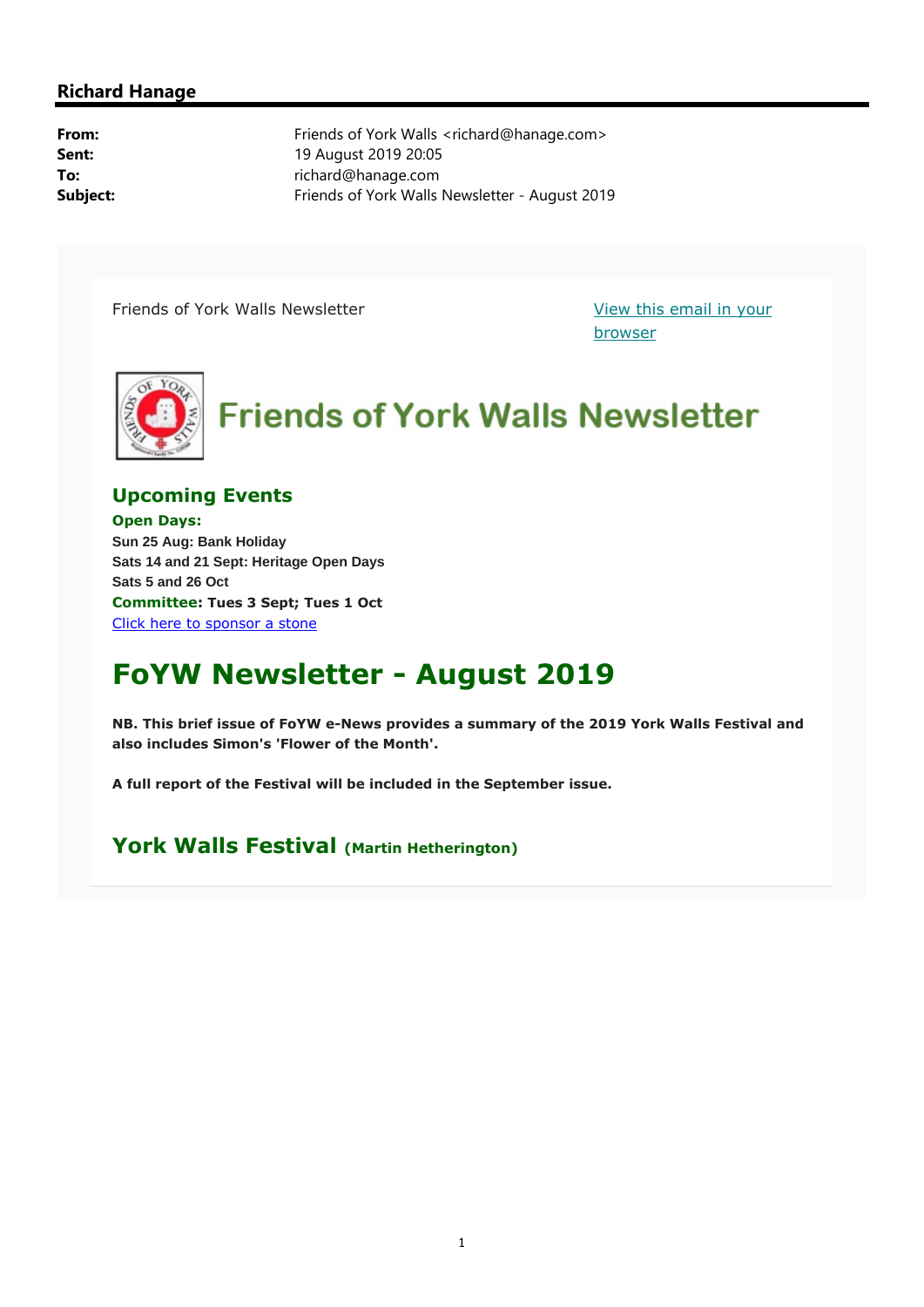

This year's festival programme was bigger and more varied than in 2018, thanks to the support of the National Lottery Heritage Fund, and the dedication of Bill Hill and our two festival assistants Holly Graham and Rebecca Spencer from York St John University. Highlights included:

- New display at the FPT to show off finds from the YAT dig last winter
- BBQ and events at Red Tower with a visit from the Lord Mayor.
- Mobile phone app 'York Walls Festival' for Android and IOS
- Involvement with Found Fiction (story-writing activities), Fox Lane Books (bookstalls), the River Foss Society (boards on Foss Islands Road about the history and nature of the area) and Good Organisation (supporting homeless people in York)
- Charity challenge: York Mind fundraiser Brian Mullins walked on or near the walls for 24 hours
- A new York Walls Activity Booklet, with 8 pages of fun-filled activities. The Explorer Trails for stamping were back too.
- New videos, thanks to Sharpstick Productions, which were shown at Red Tower.

# **Festival Plaudits (Martin Hetherington)**

Please see the attached thank you note for the long list of people who helped make the weekend a success. This includes many of the Friends of York Walls - possibly the most we have ever had helping on a single weekend.

We are still working our way through photos and videos from the event and hope to share some in the September newsletter.

Fishergate Postern Tower now has an excellent display about the archaeological dig, and Arran Johnson of YAT. who led the dig, was at the tower all weekend to explain the finds to visitors.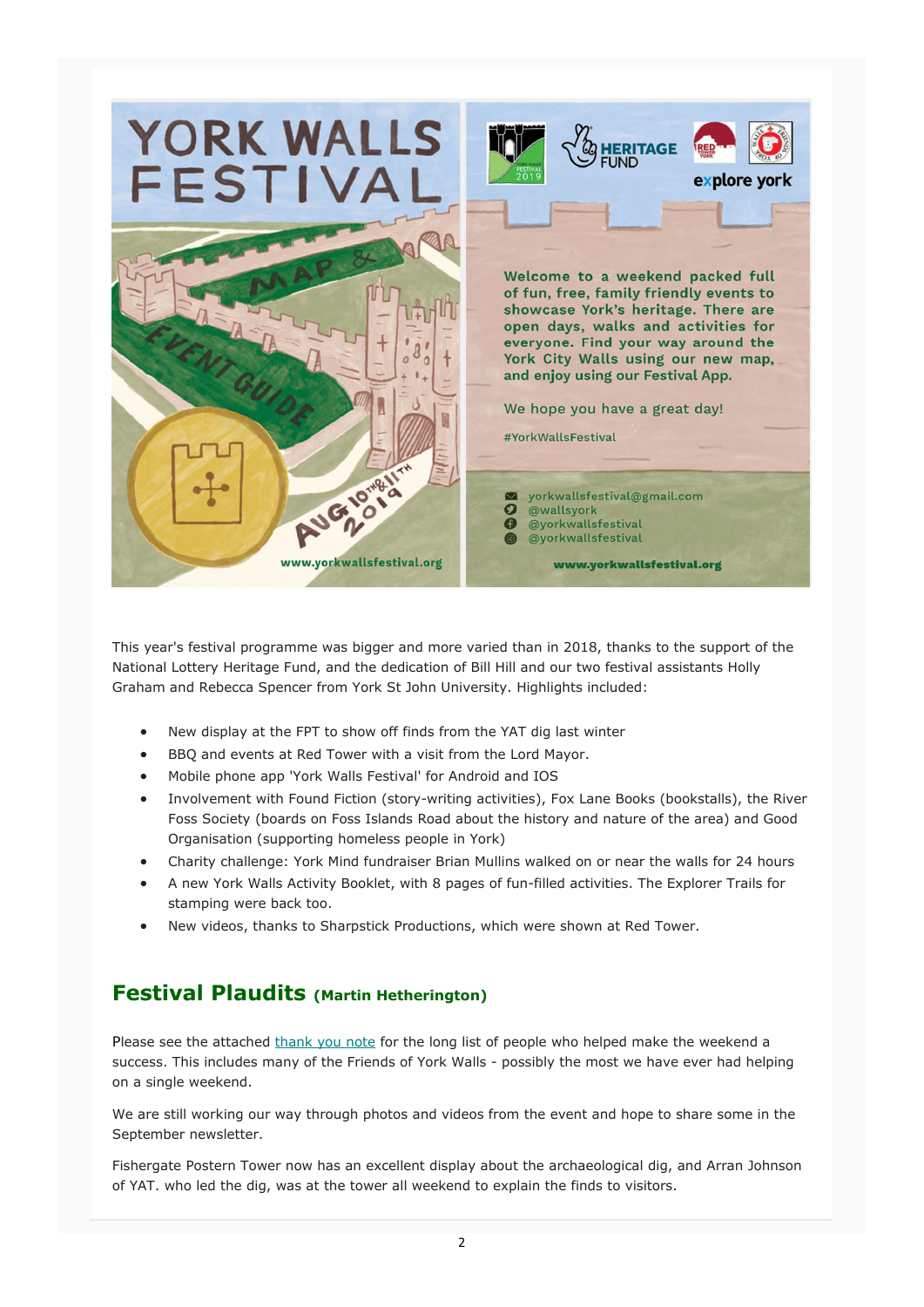The tower looks a lot brighter, thanks to Alan Fleming's work installing the new lighting, and we have a new intercom system too. We also took forward the idea of having a directional flow for visitors entering and leaving the tower - which worked very well, especially when we were very busy.

Thanks also to Baz for help with the videos. They show the 'Walls in 14 Minutes' and some excerpts of Richard III filmed at FPT.

Walls: https://www.youtube.com/watch?v=FZxJndICeQQ

Richard III: https://www.youtube.com/watch?v=4f12Cx47Be8

 Life was made much easier by having the two interns from York St John University. Rebecca has now finished her placement, and Holly is just about done. Both featured in Monday's York Press: https://www.yorkpress.co.uk/news/17830231.brian-mullins-39-s-24-hour-walk-round-york-walls/

### **Visitors to the FPT (Martin Hetherington)**

We had an amazing number of visitors at the Tower.

Saturday had 536 visitors, our 5th busiest day ever. Sunday topped that with 609, and is the second busiest day ever. That's 1,145 visitors over the weekend, far exceeding the previous record of 927 on the spring bank holiday weekend of 2016.

Our new 'lanyard' system which enables us to limit the numbers in the tower worked very well - and the maximum of 32 was reached many times - resulting in queues of visitors wanting to climb the stairs. Not quite as many as outside Betty's, but unusual for us.

# **Flower of the Month (Simon Mattam)**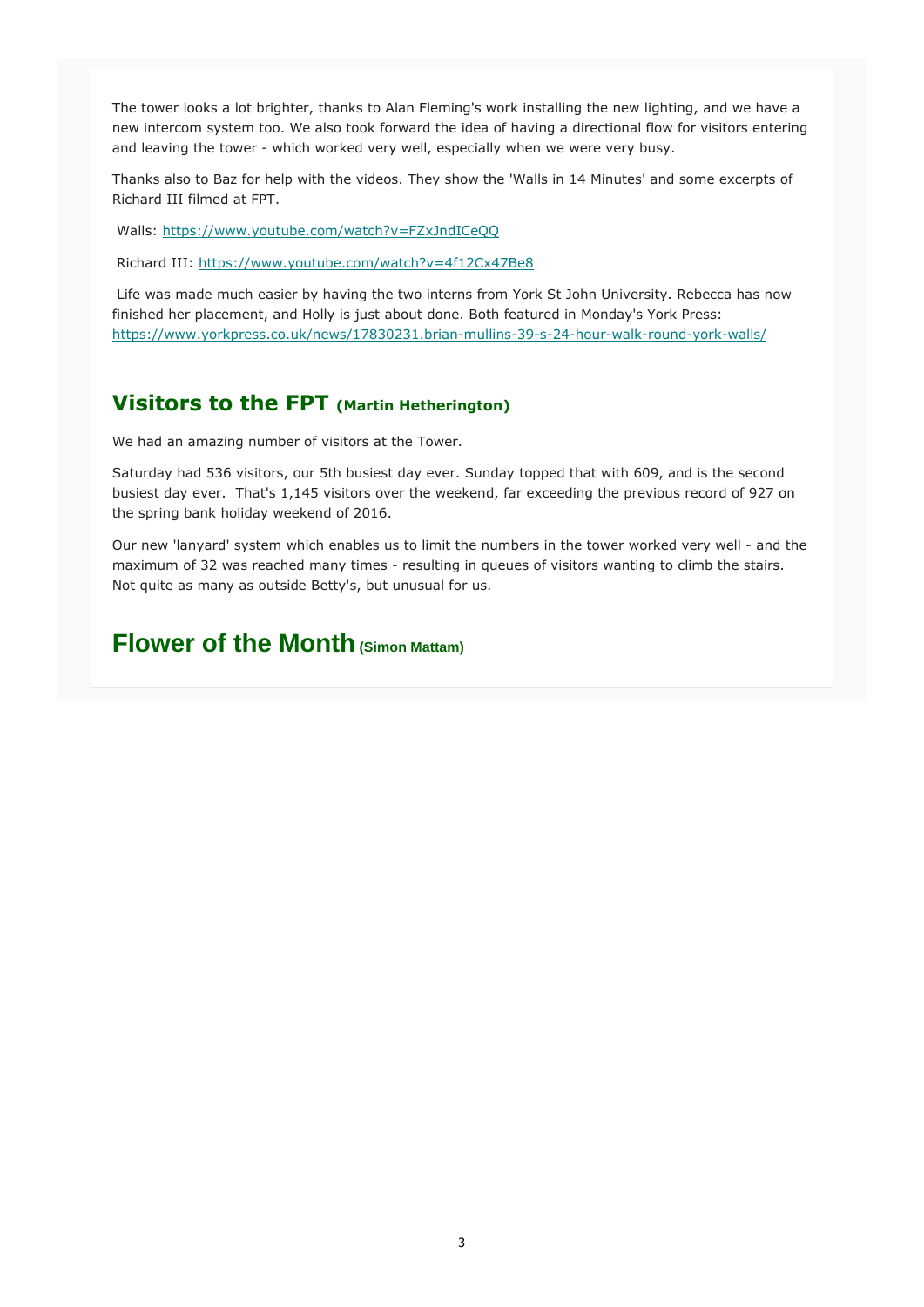

*The 'greater mullein'[?] against Davy Tower in Tower Gardens - Photo: Simon Mattam* 

August's flower is the mullein, AKA 'Aaron's Rod', 'Adam's flannel' 'or 'Cowboys' toilet paper'.

With close mowing of flattish land by the ramparts, the completion of the annual[?] mowing of the rampart slopes and the results of CYC-financed poisoning on the wall-walk I have resorted to this lightly gardened space where once there might have been ramparts.

The ground level in Tower Gardens has risen with flooding so there is no sign of ditch or ramparts in front of the low-looking City Walls. But there is this beautiful plant. Earlier in the year it was also growing by the wall-walk near Robin Hood Tower and by the Roman wall behind the Library.

It is more or less covered with starry hairs so its large, undivided leaves can feel very felty and this leads to some of its common names. These leaves are used as 'Tudor-style toilet wipes' in Fishergate Postern Tower's garderobe, along with their rivals, moss and wool. After picking they stay soft and flexible for much longer than most leaves.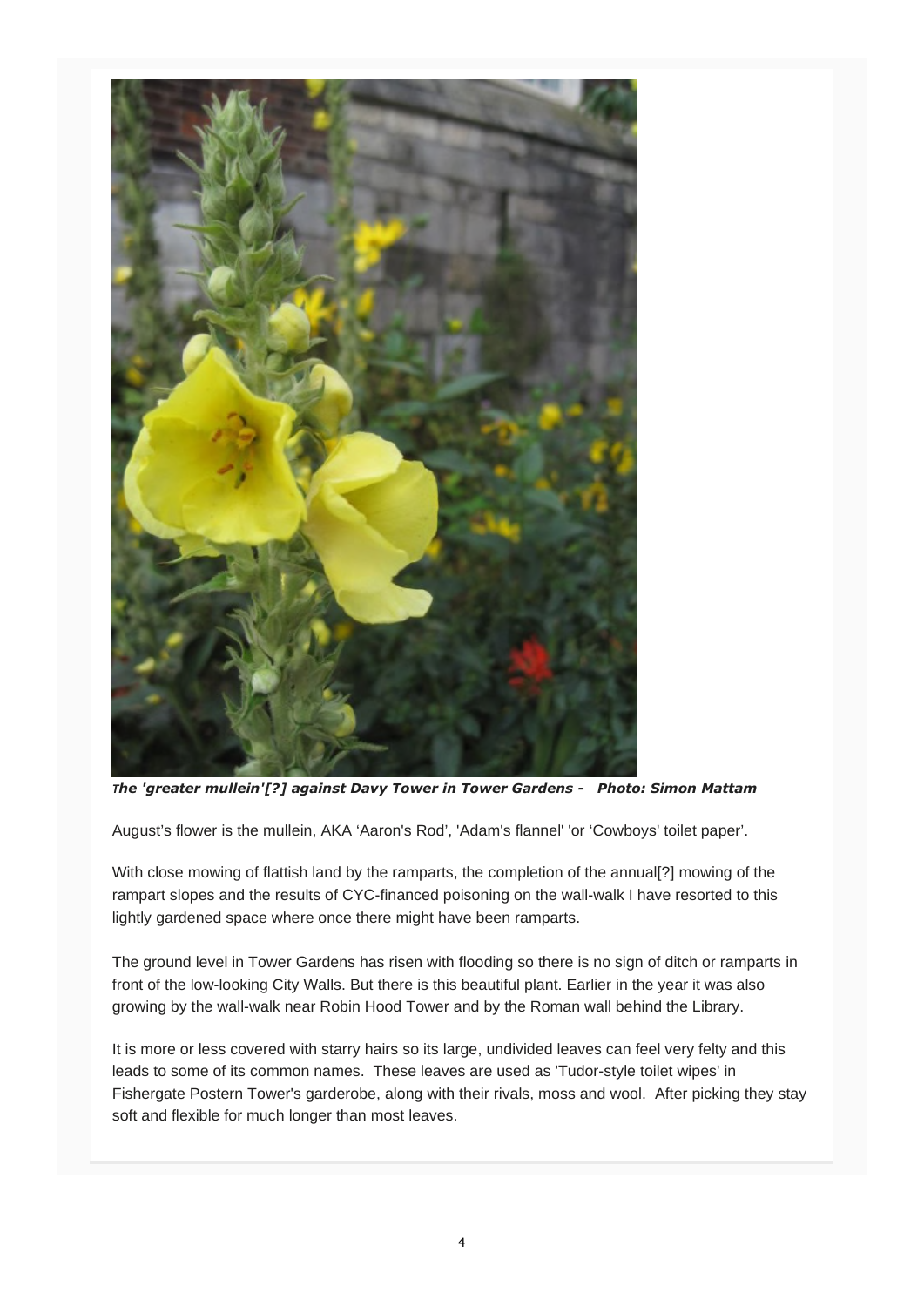lts name, 'Aaron's Rod', suggests magical power for good and it is said that the early English were told by herbals that "if a man beareth with him one twig of this wort he will not be terrified with any awe, nor will a wild beast hurt him".

It likes disturbed sunny ground and its tiny seeds can spring to life after a long time in the soil but it is easily killed by being uprooted, cut down or overshadowed. It usually flowers in its second year of growth and it is said that each lovely yellow flower lasts less than a day. There are garden varieties but it is probably self-sown in the Tower Gardens and its survival there is not secure.

Now I am wondering about September's flower. Will the ramparts be flowery again in spite of the smothering grass cuttings? Should ferns and/or fungi be considered honorary flowers? What about flowers that are hanging on in there but are more frequent - and far finer - in earlier months?

Suggestions on this – or offers of help with increasing people's enjoyment of nature on the ramparts – are very welcome. Simon Mattam ps.mattam@outlook.com

| Glen McGowan           | Chair            |
|------------------------|------------------|
| Penny Heptonstall      | <b>Treasurer</b> |
| Sam McDermott          | Secretary        |
| Alan Fleming           | Website          |
| <b>Emily Greenaway</b> | Fund-raising     |
| <b>Bill Hill</b>       | Fund-raising     |
| Martin Hetherington    | Volunteers       |
| Simon Mattam           |                  |
| Guy Newton             |                  |

#### **Richard Hanage (**richard@hanage.com**) Editor, on behalf of the FoYW committee.**

The committee may be contacted at friendsofyorkwalls@gmail.com If you would like to attend a committee meeting, please contact Sam McDermott. The meetings are normally on the first Tuesday of the month.

The 'Friends of York Walls' is a Charitable Incorporated Organisation representing York's walls & defences. Registered Charity: No. 1159300 www.yorkwalls.org.uk



*Copyright © 2019 Friends of York Wall, All rights reserved.* You are receiving this email because you are a supporter of the 'Friends of York Walls'